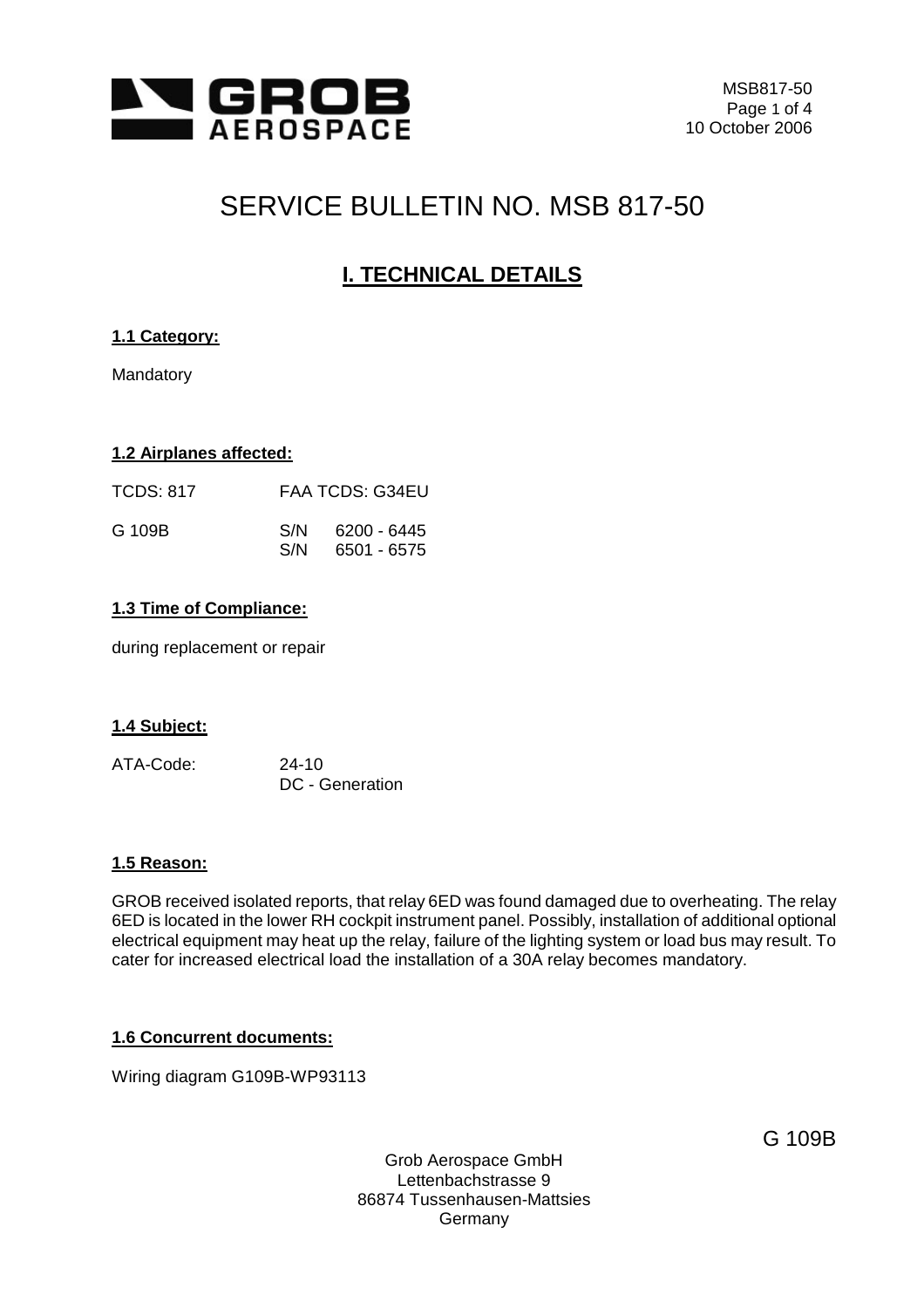

## **1.7 Approval Note:**

These information or instructions relate to change no. MÄM 817-14 which has been approved under the authority of EASA Design Organisation Approval No. EASA.21J.030

The technical information contained in this document has been approved under the authority of EASA Design Organisation Approval No. EASA.21J.030.

#### **1.8 Accomplishment/ Instructions**

- 1.8.1 Ensure that the aircraft is safe for parking I.A.W. MM.
- 1.8.2 Lower RH cockpit instrument panel and locate relay socket 6ED.



- 1.8.3 Remove and discard relay 6ED.
- 1.8.4 Examine all adjacent wiring for damage and / or signs of over heating. Damaged wiring is to be replaced.
- 1.8.5 Install new relay 6ED P/N V23134-A52-C643.
- 1.8.6 Install and secure RH cockpit instrument panel.
- 1.8.7 Do a functional check.

Grob Aerospace GmbH Lettenbachstrasse 9 86874 Tussenhausen-Mattsies Germany

G 109B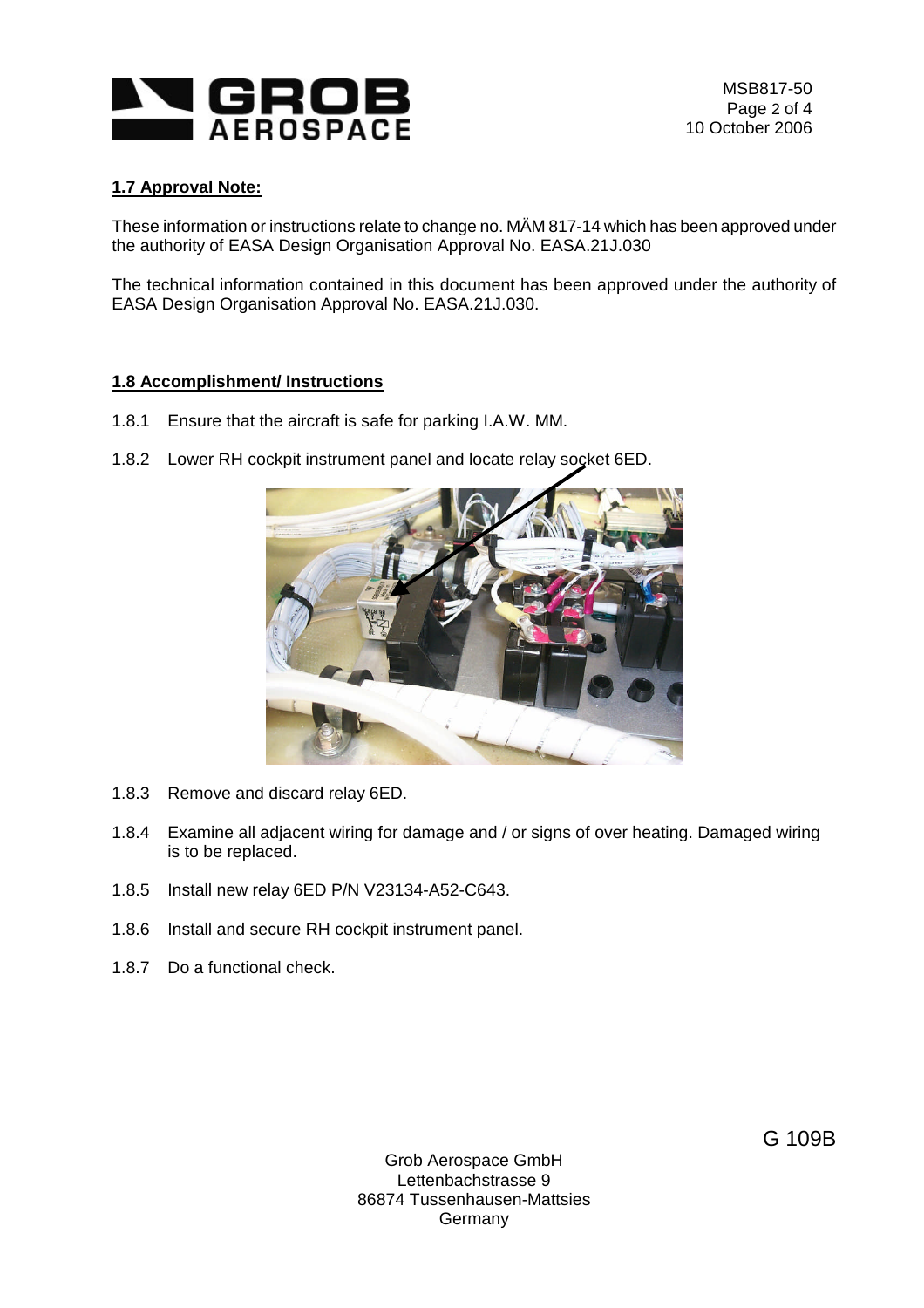

## **1.9 Repetitive Actions**

N/A

## **1.10 Mass (Weight) and CG:**

N/A

## **II. PLANNING INFORMATION**

### **2.1 Material & Availability:**

| ltem. | Name  | DId P/N              | New P/N         | Qty |
|-------|-------|----------------------|-----------------|-----|
|       | Relav | SR 899744 or SR 9744 | V23134-A52-C643 |     |

Order relay from Grob Aerospace GmbH.

## **2.2 Special Tools:**

N/A

## **2.3 Labour costs:**

2 hours

### **2.4 Reference documents:**

N/A

## **2.5 Credit:**

N/A

Grob Aerospace GmbH Lettenbachstrasse 9 86874 Tussenhausen-Mattsies **Germany** 

G 109B